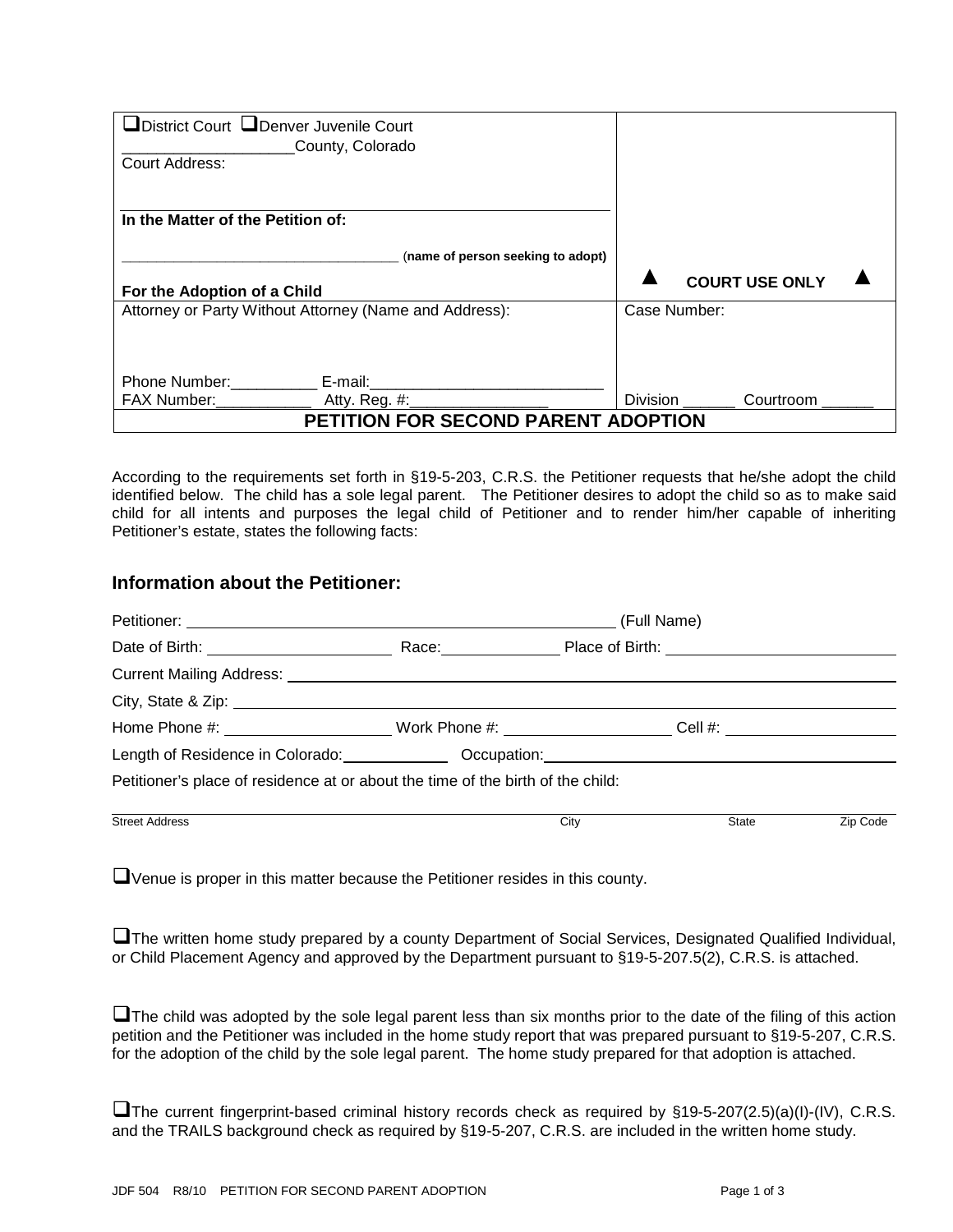If you have been convicted of a felony or misdemeanor in any of the following areas, please check the appropriate box and identify for the Court the date of the conviction and if it was a felony or misdemeanor.

| □child abuse or neglect on _______________________(date). □Felony □Misdemeanor                              |  |
|-------------------------------------------------------------------------------------------------------------|--|
| Uspousal abuse on _______________________(date). UFelony UMisdemeanor                                       |  |
| $\Box$ any crime against a child on _____________________(date). $\Box$ Felony $\Box$ Misdemeanor           |  |
| Lany crime, the underlying factual basis of which has been found by the Court to include an act of domestic |  |
| violence on ____________________________(date). LFelony DMisdemeanor                                        |  |
| □violation of a Protection/Restraining Order on _____________________(date). □Felony □Misdemeanor           |  |
| Lany crime involving violence, rape, sexual assault, or homicide on ___________________ (date).             |  |
| $\Box$ Felony $\Box$ Misdemeanor                                                                            |  |
| Lany felony involving physical assault or battery on ________________________(date).                        |  |
| $\Box$ Felony $\Box$ Misdemeanor                                                                            |  |
| Lany felony drug-related conviction within the past five years, at a minimum on ________________(date).     |  |
| $\Box$ Felony $\Box$ Misdemeanor                                                                            |  |

## **Facts concerning the child to be adopted:**

| Full Name:      | Date of Birth:      |
|-----------------|---------------------|
| Place of Birth: | Place of Residence: |

 $\Box$  The child is under the age of twelve years

**or**

 $\Box$  The child is over the age of twelve years and his/her written consent to the adoption is attached.

The child will not be the subject of a pending dependency and neglect action when the adoption is heard.

 $\Box$ If applicable, name and address of the Guardian(s) of the child and estate of said child if any have been appointed:

The child  $\Box$  is  $\Box$  is not a member or eligible to be a member of an Indian tribe as defined by the Indian Welfare Act. If applicable, name of tribe \_\_\_\_\_\_\_\_\_\_\_\_\_\_\_\_\_\_\_\_\_\_\_\_\_\_\_\_\_\_\_\_\_\_\_\_\_\_\_\_\_\_\_\_\_\_\_\_\_\_\_\_\_\_\_\_\_\_\_\_\_\_\_.

Notice of this Petition has been provided to the parent or Indian custodian of the child and to the tribal agent of the tribe, as required by §19-1-126(1)(c), C.R.S.

## **Information about the Sole Legal Parent:**

Full Name:

Current Mailing Address:

City, State & Zip: <u>2000 City</u>

#### **The person named above is the Sole Legal Parent because:**

The other parent relinquished parental rights to the child in \_\_\_\_\_\_\_\_\_\_\_\_\_\_\_\_\_\_\_\_\_\_\_\_\_\_\_ (county/state) \_\_\_\_\_\_\_\_\_\_\_\_\_\_\_\_\_\_ (case number) on (date).